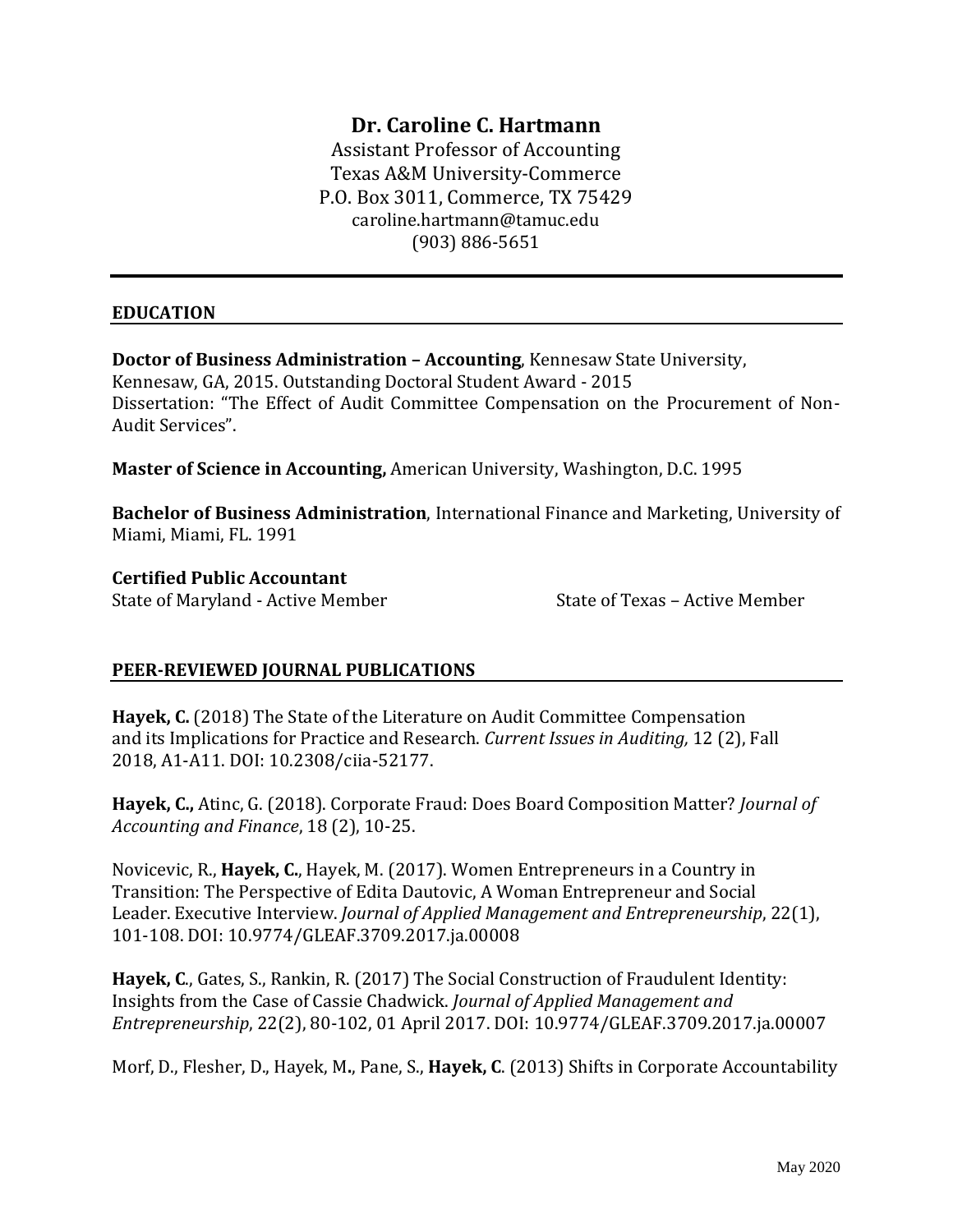Reflected in Socially Responsible Reporting: A Historical Review, *Journal of Management History*, 19 (1), 87-113.

Hayek, M., **Hayek, C**., Williams, W. (2013) Implications of SOX compliance for HRM: Enhancing internal controls with eHRM. *Journal of Applied Management and Entrepreneurship,*18 (4), 18-41.

#### **BOOKS & CHAPTERS**

**Hartmann, C.** (2019) The Patriarch: Joseph F. Hair: Cohort 4 Speaks. In B. Babin, & M. Sarstedt (Eds), *The Great Facilitator: Reflections on the Contributions of Joseph F. Hair, Jr to Marketing and Business Research* (pp 49-58). Gewerbestrasse: Switzerland: Springer.

#### **CONFERENCE PRESENTATIONS**

**Hayek, C.** (2018) The Role of Compensation on Audit Committee Oversight. Paper presented at the *American Accounting Association Southwest Regional Conference*, Albuquerque, NM.

**Hayek, C.,** Gates, S., & Rankin, R. (2016) Social Construction of a Fraudulent Identity: A Historical Analysis of Cassie Chadwick. Paper presented at the *American Accounting Association*, *Southwest Regional Conference*, Oklahoma.

**Hayek, C.** (2014) A Review of Corporate Social Responsibility in Accounting. Paper Presented at the *Ethics Symposium*, *American Accounting Association Annual Meeting* in Atlanta, GA.

**Hayek, C**. (2014) Ethical Decision-Making within the Accounting Profession. Paper Presented at the *American Accounting Association, Southwest Regional Conference,* Dallas, TX.

Morf, D., Flesher, D., Hayek, M**.**, Pane, S., **Hayek, C**. (2012) Corporate Accountability in Socially Responsible Reporting: A Historical Review. Paper presented at the *Southwest Academy Management*, Annual Meeting, New Orleans, LA.

**Hayek, C**., Hayek M. (2012) Audit Committee Characteristics and Moral Awareness of Financial Fraudulent Reporting: The Moderating Role of Dispositional Integrity. Forum presentation at the *Ethics Symposium*, *American Accounting Association Annual Conference* in Washington, DC.

Hayek, M., **Hayek, C**., Williams, W. (2012) Implications of SOX compliance for HRM: Enhancing internal controls with eHRM. Paper presented at the *AAA Northeast Regional Conference* in Providence, R.I.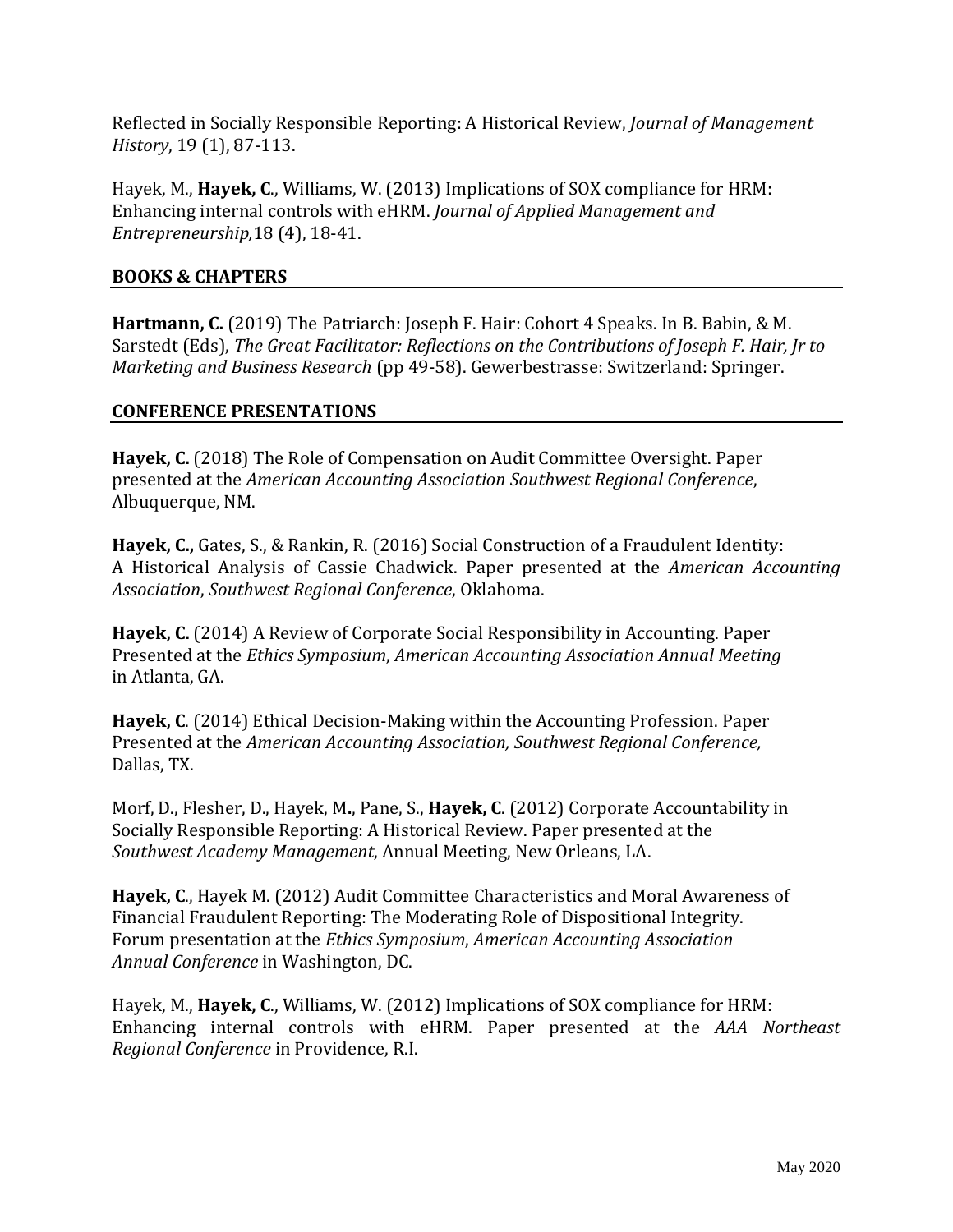**Texas A&M University – Commerce, Commerce, TX** *Department of Accounting & Finance* Assistant Professor of Accounting **August 2015** – Present **Assistant Professor of Accounting- Professional Track** August 2014 –July 2015 **Instructor of Accounting** June 2011 – July 2014

Prepare and teach undergraduate and graduate level courses, live and online. Developed the Financial Statement Analysis for Global Entrepreneurs course (ACCT 311) offered at the undergraduate level.

- ACCT 311: Financial Statement Analysis for Global Entrepreneurs
- ACCT 321: Intermediate Accounting I
- ACCT 322: Intermediate Accounting II
- ACCT 427: Auditing
- ACCT 430: Business Ethics for Accountants
- ACCT 501: Accounting for Managers
- ACCT 527: Auditing
- ACCT 530: Business Ethics for Accountants
- ACCT 538: Individual Income Tax
- ACCT 575: Financial Statement Analysis

\*All 500 level courses are graduate level courses

# **University of Mississippi, Oxford, MS** Jan. 2011 – May 2011

**Adjunct Instructor,** Department of Finance

Courses taught: Financial Statement Analysis and Introduction to Finance to undergraduate students.

**Universidad San Francisco de Quito, Quito, Ecuador** August 2002 – Sept. 2010 **Professor,** School of Business Administration, Department of Accounting & Finance Courses taught at the undergraduate level: Principles of Accounting, Intermediate Accounting, Cost Accounting, Introductory Finance, and Advanced Accounting.

## **SERVICE TO THE PROFESSION**

## **Reviewer and Discussant Activities – Conferences**

- 2020: *Reviewer*, Auditing Section, American Accounting Association Annual Conference
- *2018: Moderator and Discussant*, American Accounting Association Southwest Conf.
- *2018: Moderator*, Auditing Section, American Accounting Association Annual Conf.
- *2017: Moderator & Discussant*, Auditing Section, American Accounting Association Conf.
- *2017: Reviewer,* American Accounting Association Southwest Regional Conference
- *2016: Reviewer*, Auditing Section, American Accounting Association Annual Conference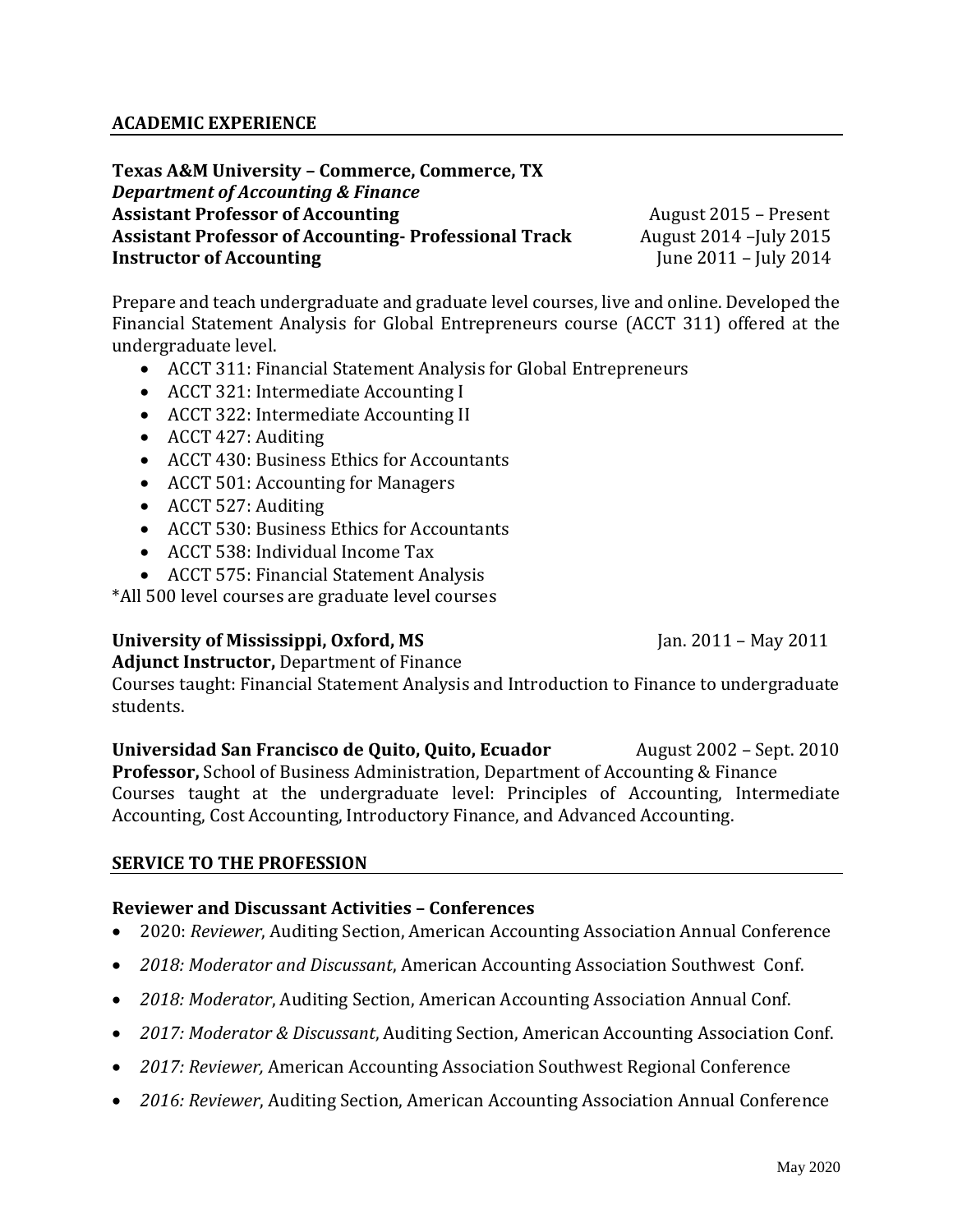- *2015: Reviewer*, Auditing Section, American Accounting Association Annual Conference
- *2015: Reviewer,* American Accounting Association Annual Conference
- *2014: Reviewer and Moderator*, American Accounting Association Annual Conference
- *2014: Reviewer,* American Accounting Association Southwest Regional Conference

#### **Reviewer – Articles & Manuscripts**

- *2018 – 2020: Ad-hoc Reviewer*, Journal of Accounting and Public Policy
- *2017 – 2018: Ad-hoc Reviewer*, Journal of Applied Management & Entrepreneurship Journal

# **Other Professional Service Activities**

- *January 2014*: New Faculty Consortium, American Accounting Association, Leesburg, VA
- *January 2014*, Auditing Section Doctoral Consortium, American Accounting Association, San Antonio, TX

# **PROFESSIONAL MEMBERSHIPS**

- Member, American Institute of Certified Public Accountants (AICPA)
- Member, American Accounting Association (AAA)
- Member, Auditing Section of American Accounting Association
- Member, Texas Society of Certified Public Accountants (TSCPA) 2012
- Member, Maryland Association of Certified Public Accountants (1995-2008)

## **INSTITUTIONAL SERVICE**

## **Texas A&M University-Commerce**

• University Scholarship Committee, Member Fall 2019- Present

Invited by President Rudin to participate in the University Scholarship Committee. The committee is responsible for managing institutional scholarship awards to maximize recruitment and retention of students. I am also a member of the Strategic Planning Subcommittee which is responsible for recommending new short-term and long-term strategies for maximizing enrollment and incorporating various scholarship initiatives.

College of Business Representative, Graduate Council Fall 2019 – Present

As a member, I represent the College of Business. The Graduate Council provides longrange planning, recommendations of new graduate programs and courses and evaluates existing course and programs.

Member, University Undergraduate Academic Appeals Committee Fall 2015 – Present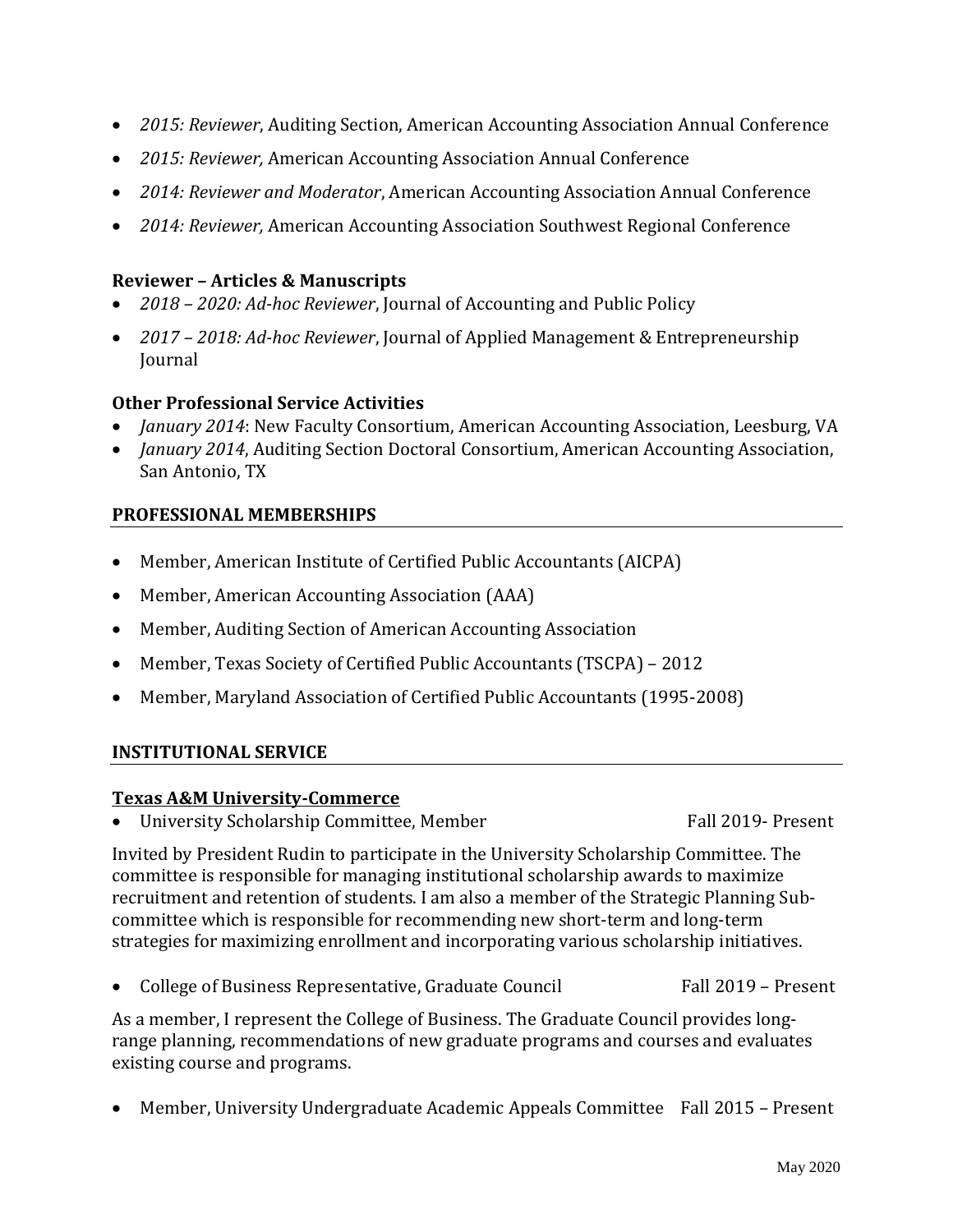I am responsible for reviewing and making recommendations for re-admittance of students who have been previously suspended due to academic reasons.

• Member, Focus Group on Climate for Learning, Living & Working Fall 2015

Invited to participate on a focus group to examine the university's climate and make recommendations to improve the learning, living and working conditions at the university.

 Member, Faculty Senate Admissions & Recruitment of Students Committee Fall 2012- Spring 2014

Tasked with identifying new ways in which the university can increase enrollment of students as well as enhance retention efforts.

## **College of Business**

| $\bullet$ | Chair of Scholarship Committee, College of Business                                          | Fall 2017- Present      |
|-----------|----------------------------------------------------------------------------------------------|-------------------------|
| $\bullet$ | Member of the Teaching Effectiveness Committee                                               | Fall 2018- Present      |
| $\bullet$ | Judge, 2019 Texas A&M-Commerce Annual Research Symposium                                     | Spring 2019             |
| $\bullet$ | Mane Event Preview Day, Accounting Department Representative                                 | <b>Fall 2018</b>        |
| $\bullet$ | Member of the Faculty Committee, COB,                                                        | Fall 2016 - Spring 2017 |
| $\bullet$ | Member of Teaching & Learning Committee<br>(formerly Assessment and Accreditation Committee) | Fall 2013-Spring 2016   |
| $\bullet$ | Member of Search Committee for Dean of the College of Business                               | <b>Fall 2015</b>        |
| $\bullet$ | Member of Curriculum Committee, CBE                                                          | Fall 2011 - Spring 2013 |
| $\bullet$ | Latin American Initiative Committee, CBE                                                     | Fall 2011-Fall 2012     |

#### **Department of Accounting**

|           | • Chair of Accounting Curriculum Committee                                     | Fall 2011- Spring 2019  |
|-----------|--------------------------------------------------------------------------------|-------------------------|
| $\bullet$ | Chair of Accounting Scholarship Committee                                      | Fall 2013-Present       |
| $\bullet$ | <b>Chair of Search Committees for Assistant Professor Positions</b>            | Fall 2016 - Spring 2019 |
| $\bullet$ | Faculty Representative for the Volunteer Income Tax Association Program (VITA) |                         |
|           | sponsored by the Accounting Department                                         | Fall 2016 - Spring 2017 |
| $\bullet$ | Texas Society of CPA's (TSCPA) Campus Representative                           | Fall 2015 - Spring 2017 |
| $\bullet$ | IE Plan Owner, MS in Accounting, Department of Accounting                      | Spring 2016 - 2017      |
| $\bullet$ | Chair, Honors Thesis, Department of Accounting                                 | Fall 2015 - Spring 2016 |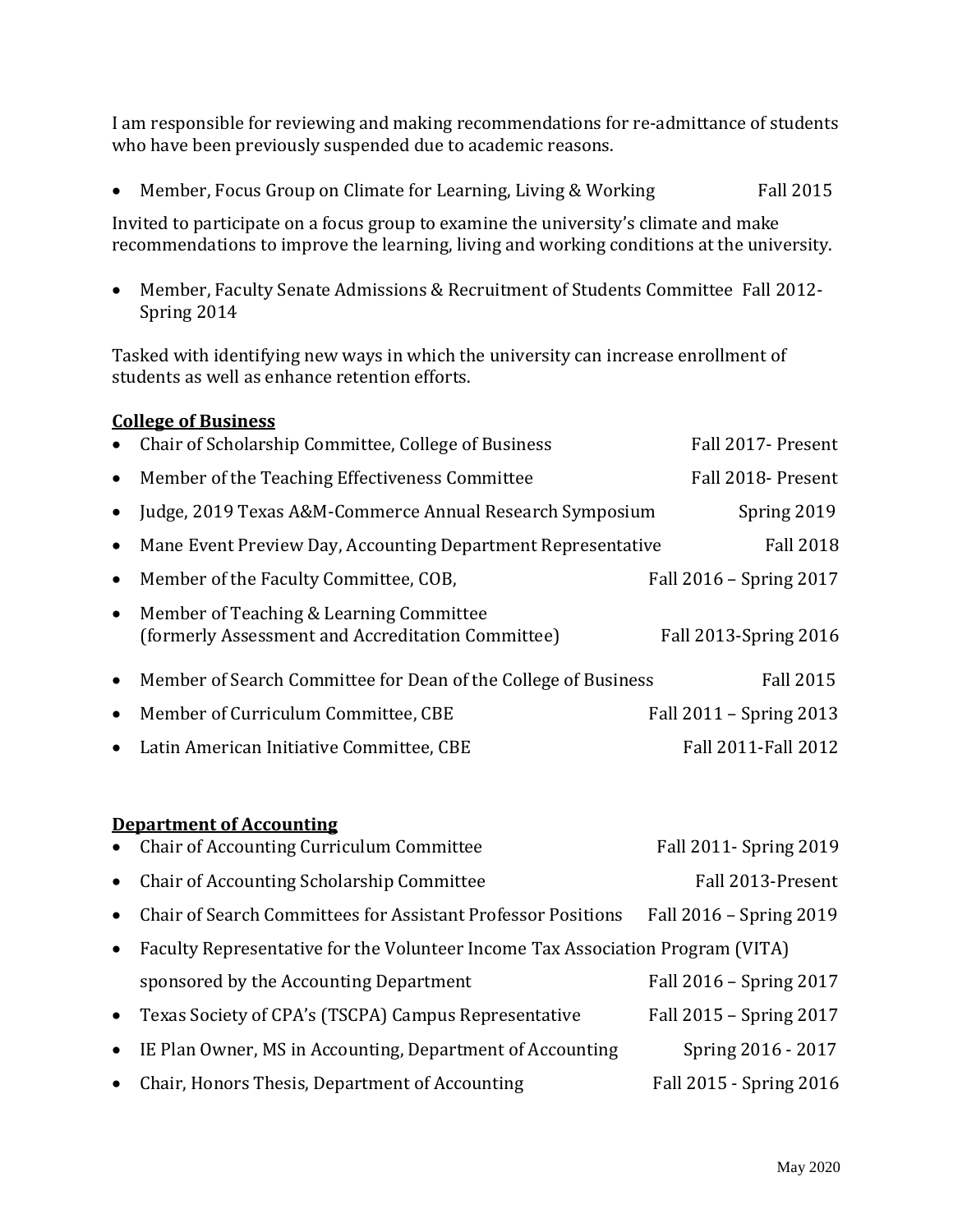| • Chair of Search Committee for Instructor Position  | Fall 2015             |
|------------------------------------------------------|-----------------------|
| • Search Committee Member, Department of Accounting, | Fall 2012 - Fall 2016 |

# **AWARDS AND RECOGNITIONS**

- Nominated for Faculty Senate Recognition Award for Professional Excellence: Community Service Award, Texas A&M University-Commerce, Spring 2020
- Nominated for Faculty Senate University Service Award, Texas A&M University-Commerce, Spring 2019
- University Scholar Award (Outstanding Business Administration Doctoral Student), Kennesaw State University, Spring Commencement, 2015
- School of Accountancy Scholar Award (Outstanding Accounting Doctoral Student), Kennesaw State University, Spring Commencement, 2015
- Inducted into The Honor Society of Phi Kappa Phi, Kennesaw State University, Spring, 2014

# **PROFESSIONAL EXPERIENCE**

I have over 24 years of professional and international experience in the areas of finance, accounting, auditing, and business management.

| <b>CPA AND CONSULTANT</b><br>2000 - Present<br>Provide accounting, tax and consulting services to individuals and small businesses. |                               |  |
|-------------------------------------------------------------------------------------------------------------------------------------|-------------------------------|--|
| <b>VICE PRESIDENT</b><br>Resilient Investment Group, Dallas, TX                                                                     | $2015 - 2017$                 |  |
| <b>CHIEF FINANCIAL OFFICER</b><br>Sociedad Haymiq Cia. Ltda, Quito, Ecuador                                                         | $1999 - 2015$                 |  |
| <b>CHIEF FINANCIAL OFFICER</b><br>Oxford University Club, Oxford, MS                                                                | January 2009 - May 2011       |  |
| <b>SENIOR OFFICER - INTERNAL AUDITOR</b><br>ABN AMRO Bank, Quito, Ecuador                                                           | August 1999 - February 2001   |  |
| <b>SENIOR AUDITOR</b><br>Deloitte & Touche, Quito, Ecuador                                                                          | November 1998 - July 1999     |  |
| <b>SENIOR AUDITOR</b><br>Arthur Andersen, LLP, Bethesda, MD                                                                         | October 1996 - September 1998 |  |
| <b>CONTROLLER</b><br>Swiss Procurement Company, Washington, DC                                                                      | May 1996 – October 1996       |  |